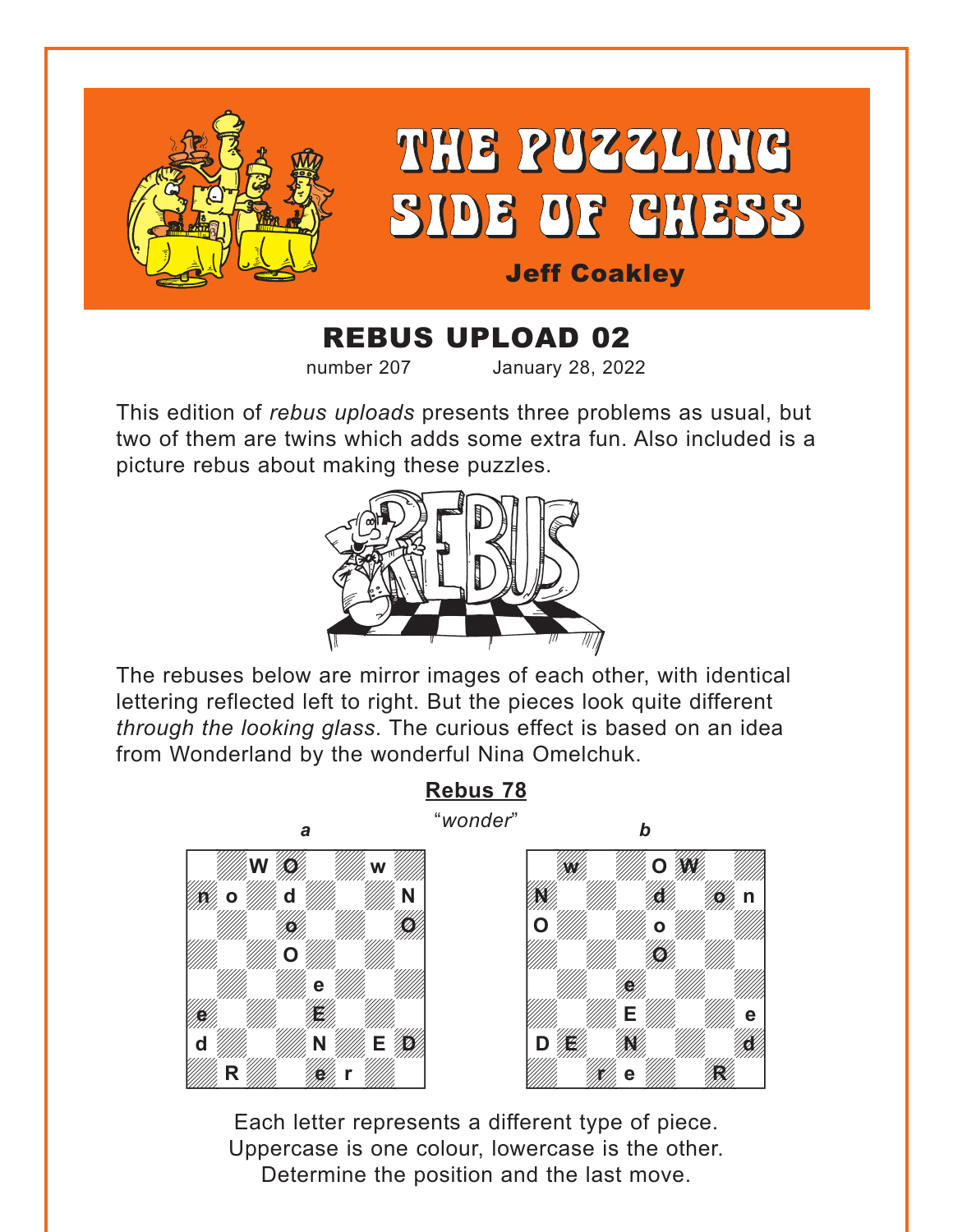<span id="page-1-0"></span>Our next puzzle, of medium hardness, features the maximum number of *potential king pairs*. There are six letters, each with one uppercase and one lowercase. Once the king is revealed, the rest of the solution is fairly easy. But where to start?

**[Rebus 79](#page-6-0)**

#### "*January*"  $\frac{1}{\sqrt{1-\frac{1}{2}}\sqrt{1-\frac{1}{2}}\sqrt{1-\frac{1}{2}}\sqrt{1-\frac{1}{2}}\sqrt{1-\frac{1}{2}}\sqrt{1-\frac{1}{2}}\sqrt{1-\frac{1}{2}}\sqrt{1-\frac{1}{2}}\sqrt{1-\frac{1}{2}}\sqrt{1-\frac{1}{2}}\sqrt{1-\frac{1}{2}}\sqrt{1-\frac{1}{2}}\sqrt{1-\frac{1}{2}}\sqrt{1-\frac{1}{2}}\sqrt{1-\frac{1}{2}}\sqrt{1-\frac{1}{2}}\sqrt{1-\frac{1}{2}}\sqrt{1-\frac{1}{2}}\sqrt{1-\frac{1}{2}}\sqrt{1-\frac$ **J** *May* **N <b>A** *r U W* A W y W  $\mathbf{Y}$  and  $\mathbf{W}$ a katika a katika a katika a katika a katika a katika a katika a katika a katika a katika a katika a katika a a wakazi wakazi wakazi wakazi wakazi wakazi wakazi wakazi wakazi wa wakazi wa wakazi wakazi wakazi wakazi waka and the contract of the contract of the contract of the contract of the contract of the contract of the contract of the contract of the contract of the contract of the contract of the contract of the contract of the contra [wdwdwdwd] and the contract of the contract of the contract of the contract of the contract of the contract of the contract of the contract of the contract of the contract of the contract of the contract of the contract of the contra week and the second control of the second control of the second control of the second control of the second control of the second control of the second control of the second control of the second control of the second cont **Y**

Each letter represents a different type of piece. Uppercase is one colour, lowercase is the other. Determine the position and, if possible, the last move.



*All the King's Horses*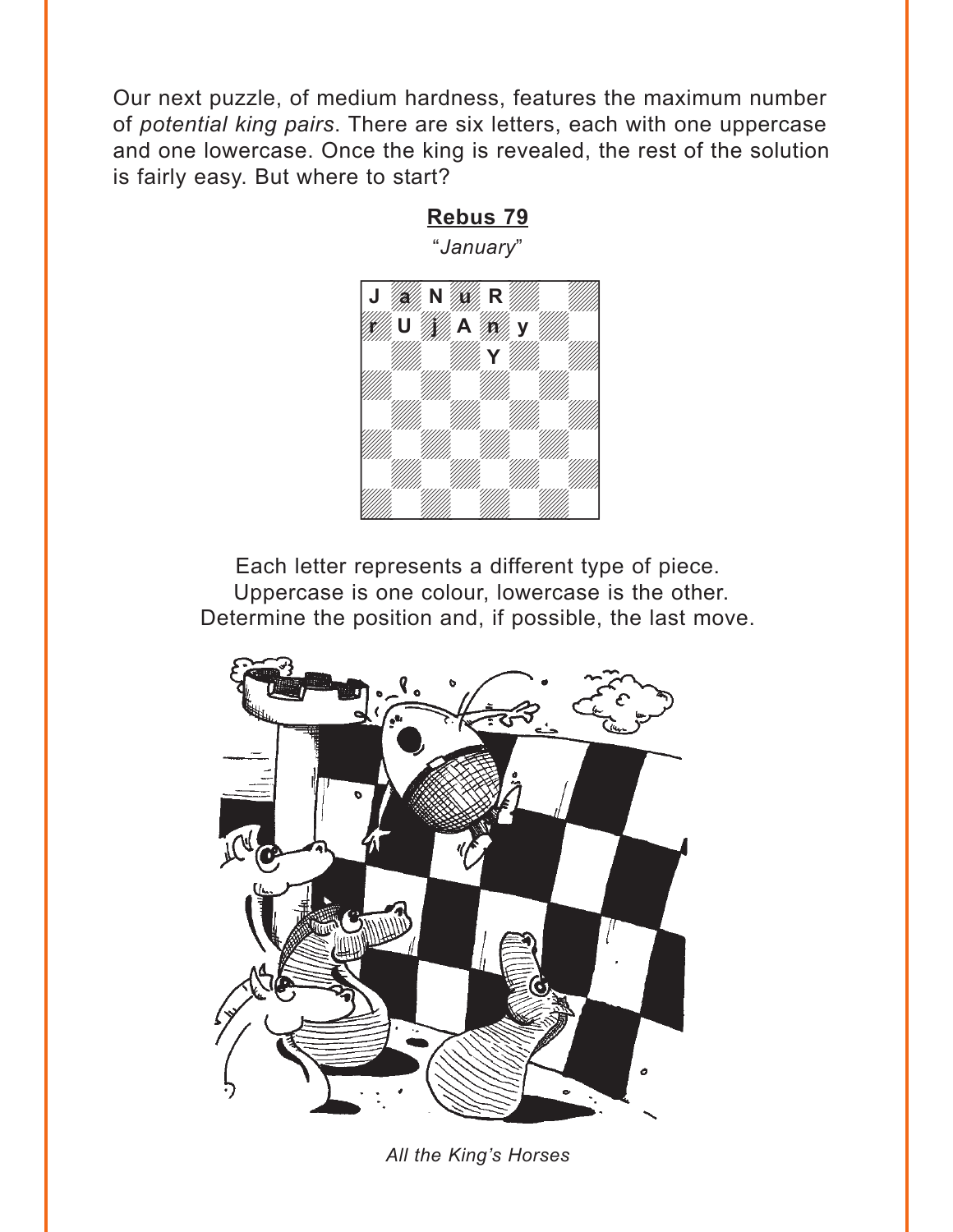<span id="page-2-0"></span>Rebuses have been around in one form or another for over 500 years. Lewis Carroll, of Wonderland fame, sometimes used rebuses in his correspondence. Though they were not mentioned in his 1890 essay entitled *Eight or Nine Wise Words about Letter-Writing*.

Before proceeding to the final chessboard puzzle, here is a picture rebus to amuse a different part of your brain. Or you can just skip it.

#### **Riddle**: "*[Why do we keep making rebuses?](#page-7-0)*"

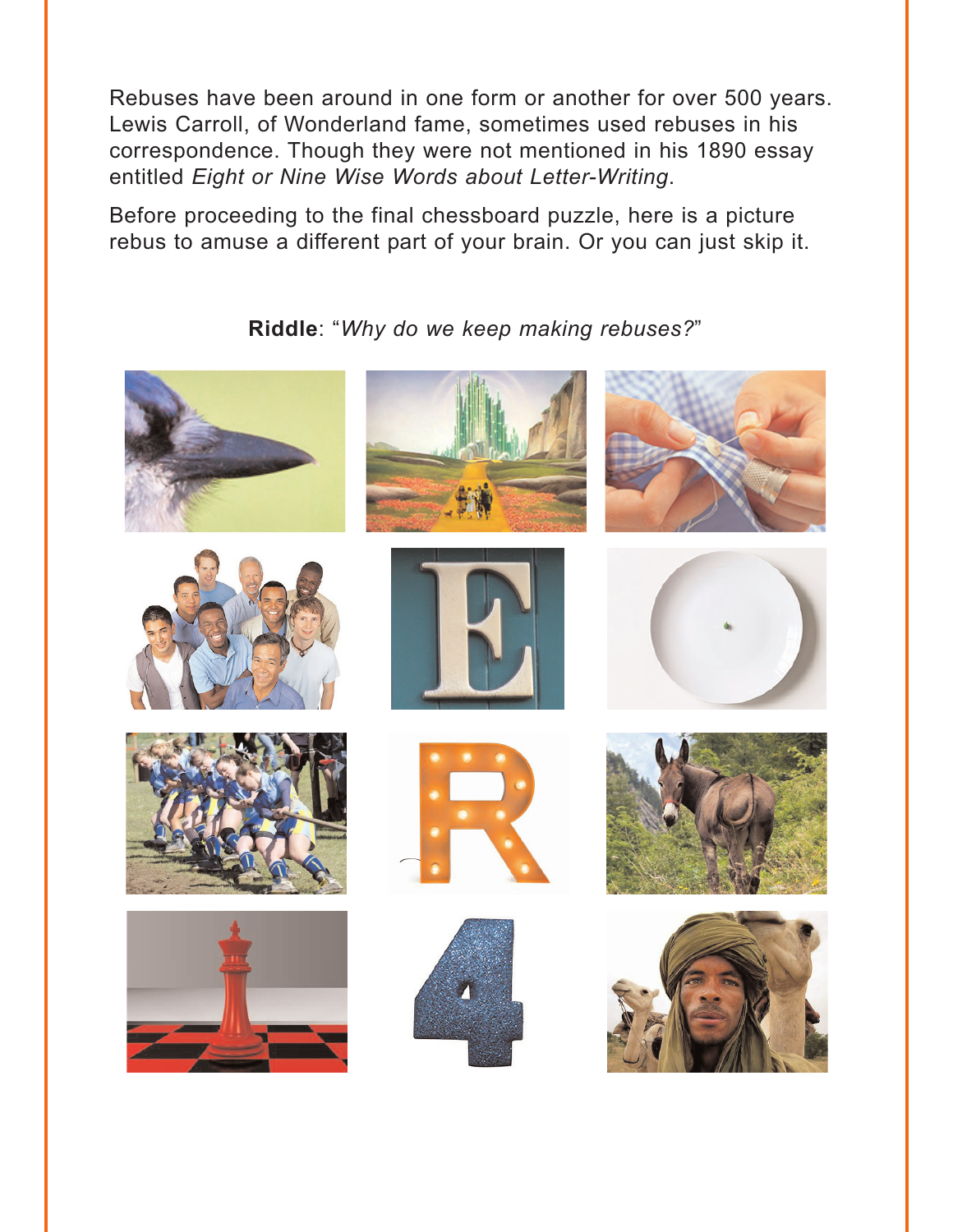<span id="page-3-0"></span>Identifying the kings is often the tricky part of a rebus. But sometimes it's the easiest, as in the following problem. The challenge in this case lies elsewhere.

**[Rebus 80](#page-7-0)**





Each letter represents a different type of piece. Uppercase is one colour, lowercase is the other. Determine the position and, if possible, the last move.



If you are looking for more chess rebuses, check out the *rebus index* in the appendix to column 188 (Rebusland). It lists over 200 problems, most of which are readily available online.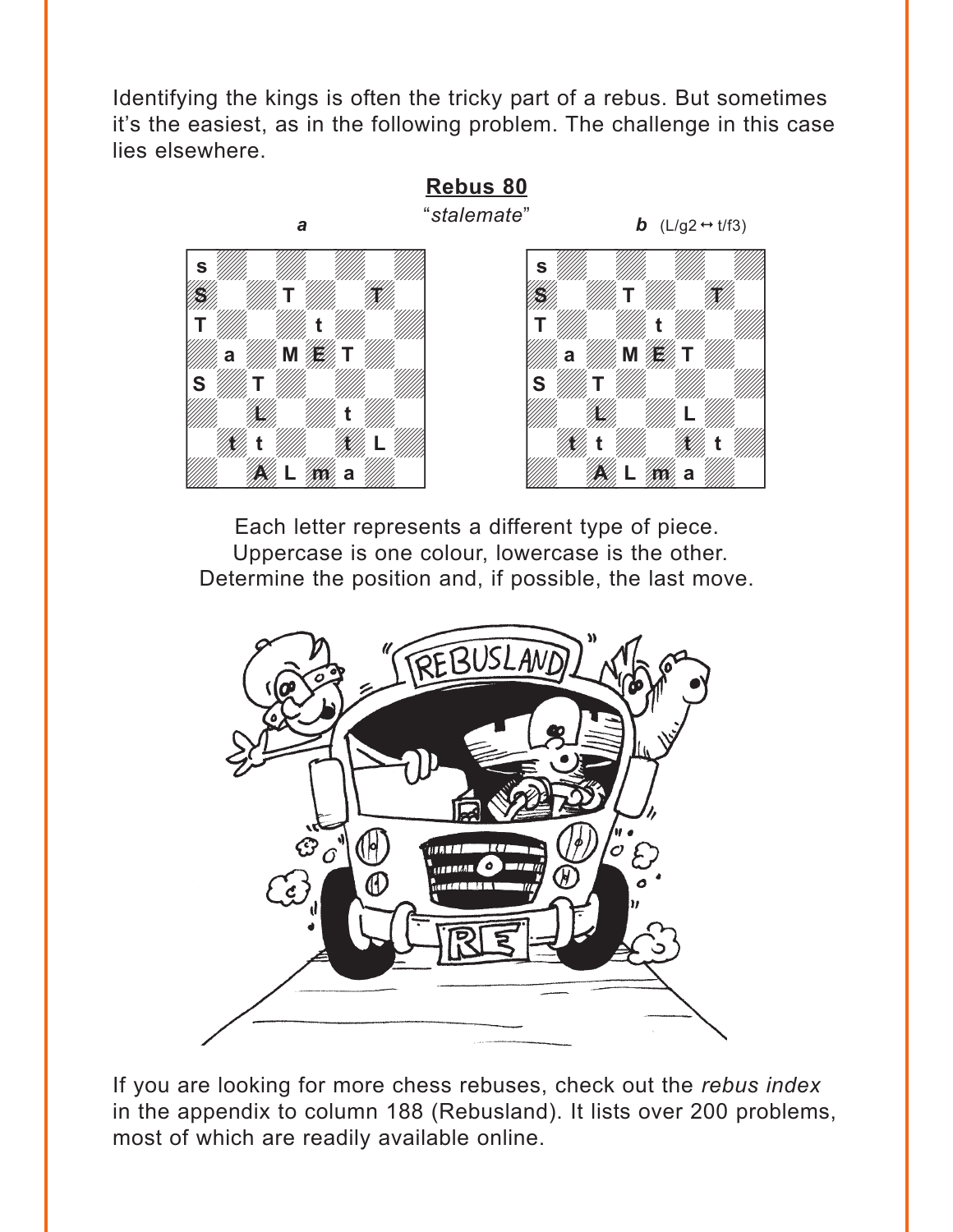# <span id="page-4-0"></span>**SOLUTIONS**

All chess rebuses are joint compositions by Andrey Frolkin and Jeff Coakley, *Puzzling Side of Chess* (2022).

**PDF hyperlinks.** You can advance to the solution of any puzzle by clicking on the underlined title above the diagram. To return to the puzzle, click on the title above the solution diagram.

*Archives***.** Past columns and an index of problem-types, composers, and side themes are available in the *Puzzling Side of Chess* archives.



#### $Q \neq \bigcirc$  Both kings in check (d6 h6).

 $O = \vec{E}$  Check (d8).

#### **[Rebus 78a](#page-0-0)**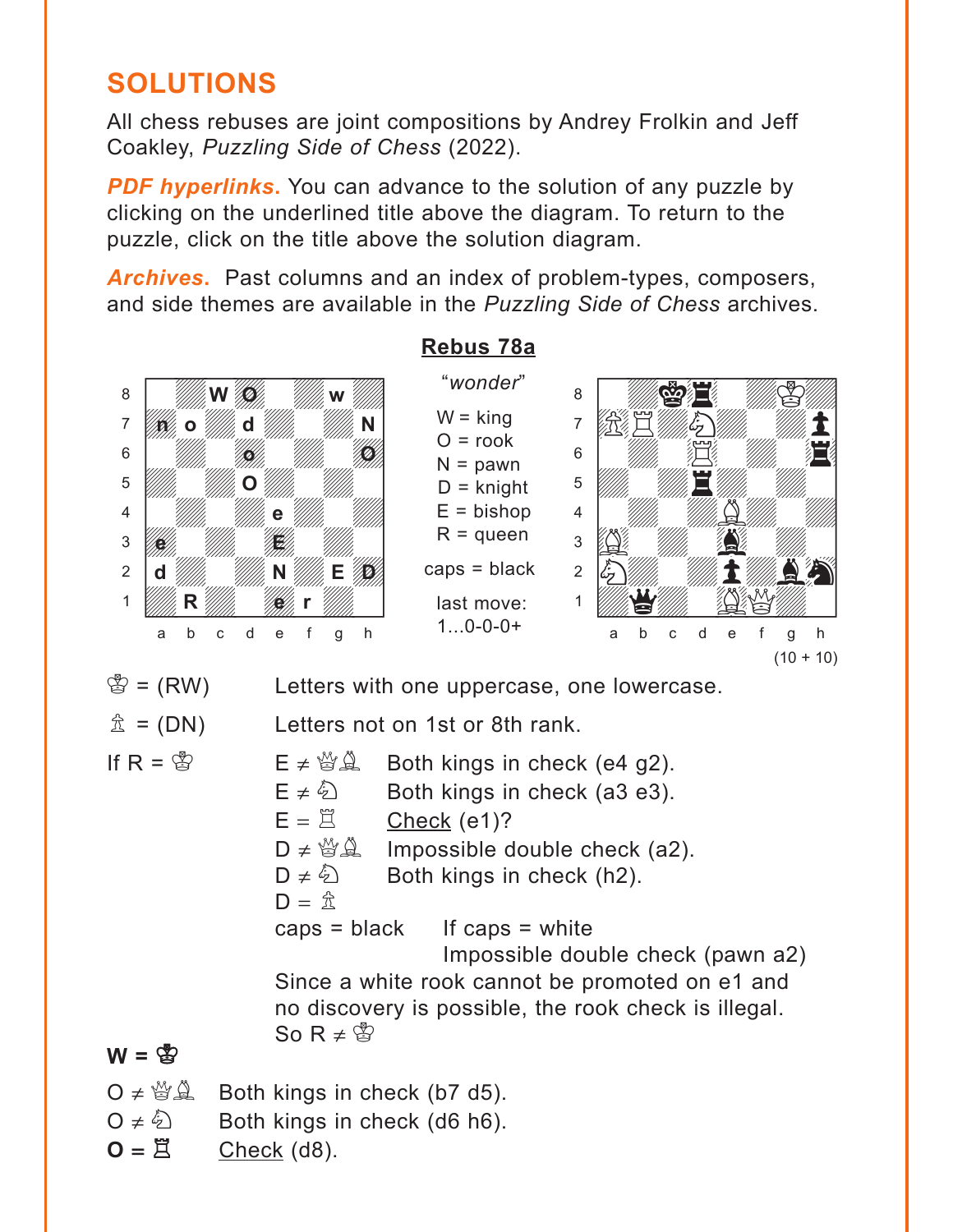#### **Rebus 78a** *continued*

 $N \neq \mathcal{B} \mathcal{A}$  Impossible double check (h7).  $N \neq \&$  Both kings in check (a7).  $N = \mathbb{Z}$ caps = black If caps = white Impossible double check  $(h7)$ . last move: **1...0-0-0+** Only way to explain rook check. Promotion to black rook on d8 is impossible.

 $D = \bigotimes$   $D \neq \bigotimes^{\omega} \bigotimes$  Both kings in check (d7).  $R = 2$ 

 $E = \mathbf{A}$  E  $\neq \mathbf{B}$  Impossible double check (g2).



### **[Rebus 78b](#page-0-0)**



 $(10 + 10)$ 

The analysis of the reflected twin is the same logic mirrored, with every letter switching its piece assignment.  $R \leftrightarrow W$ ,  $E \leftrightarrow O$ ,  $D \leftrightarrow N$ . last move: **1.0-0-0+**

Two more mirror rebuses can be found in these great magazines: *Problemas 37* (January 2022) and *StrateGems* (July 2022).

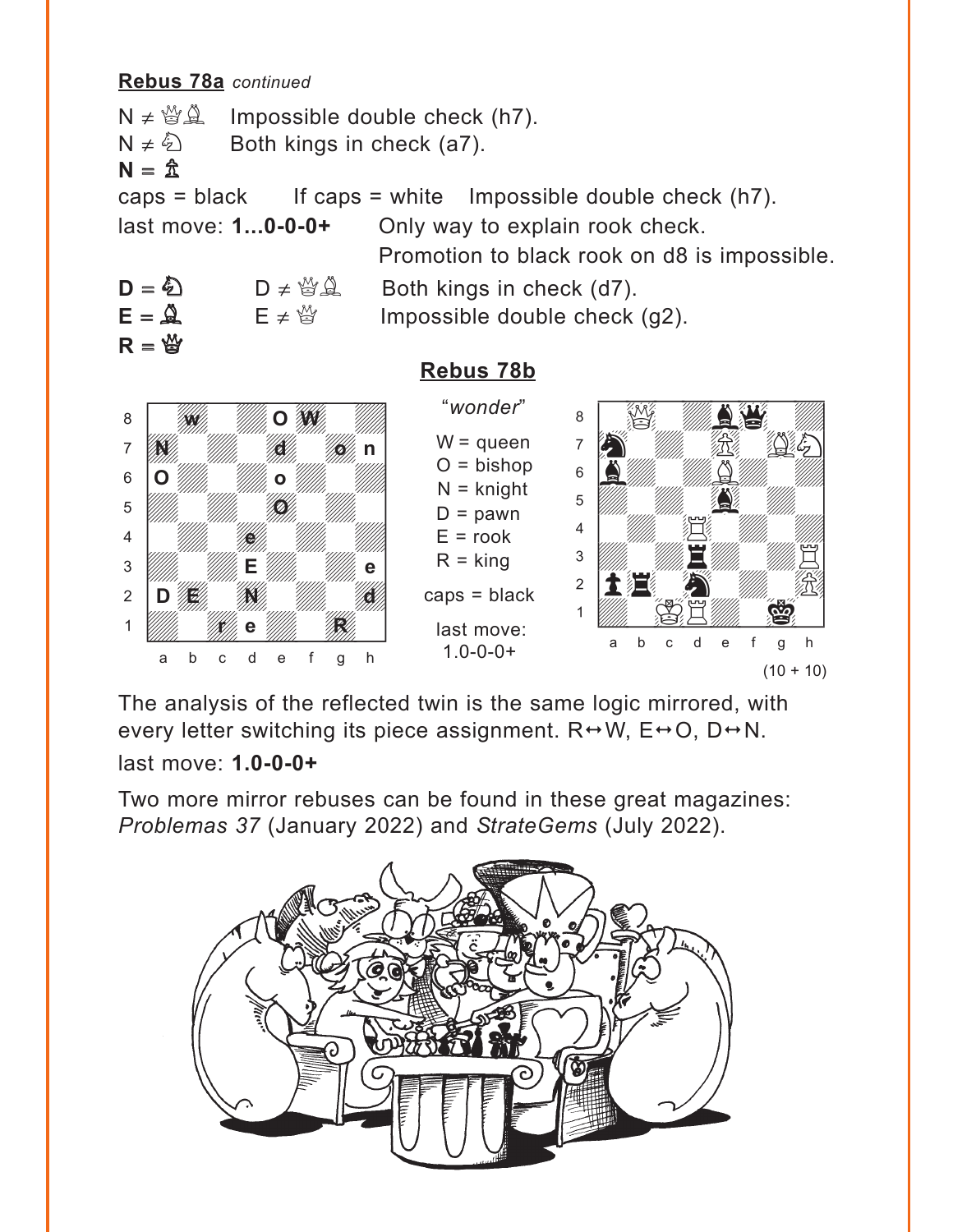### **[Rebus 79](#page-1-0)**

"*January*"

 $J = b$ ishop  $A = \text{rook}$  $N =$ queen  $U =$  knight  $R =$ king  $Y =$  pawn

caps = white

last move: 1...Q>e7+

<span id="page-6-0"></span>

where  $\frac{1}{2}$  and  $\frac{1}{2}$  and  $\frac{1}{2}$  and  $\frac{1}{2}$  and  $\frac{1}{2}$ áB4QhKdwd]  $7$   $\omega$   $\sim$   $1$   $\omega$   $1$  $\mathcal{S} = \mathcal{S}$  and  $\mathcal{S} = \mathcal{S}$  and  $\mathcal{S} = \mathcal{S}$  $\overline{\mathcal{L}}$ 4 William William William William  $\frac{1}{\sqrt{2}}$ 2 | *William William William William 1* 1 *Udwarddwrd William William Corporation Corporation Corporation Corporation Corporation Corporation Corporation* a b c d e f g h  $(6 + 6)$ 

 $Y = \hat{\mathbb{Z}}$  Only letter not on 8th rank.

 $\mathbb{B} \neq$  (JUN) Regardless of piece assignment, there would be impossible multiple checks by queen and rook.  $\mathbb{B} \neq A$  Regardless of piece assignment, there would be an impossible check by a queen or rook (a8 c8 d8).

|  |  | ۰. |
|--|--|----|
|--|--|----|

| $A = \overline{a}$ | $JUN \neq \mathbb{Z}$ | Impossible check (a8 d8 e7). |
|--------------------|-----------------------|------------------------------|
| $N = \frac{M}{2}$  | $JU \neq \frac{M}{M}$ | Impossible check (a8 d8).    |

The king on e8 is in check by the queen on e7.

 $J = \mathbf{A}$   $J \neq \mathbf{B}$  Impossible double check (c7).

$$
U = \mathcal{L}
$$

caps = white If caps = black Impossible double check (pawn  $f$ 7).

last move: **1...Q>e7+**

This move may or may not have been a capture and its departure square is unknown.

Three or more potential king pairs in a rebus is called the *Elvis effect*. Those with six are nicknamed *Presleys*.

Long live the king!

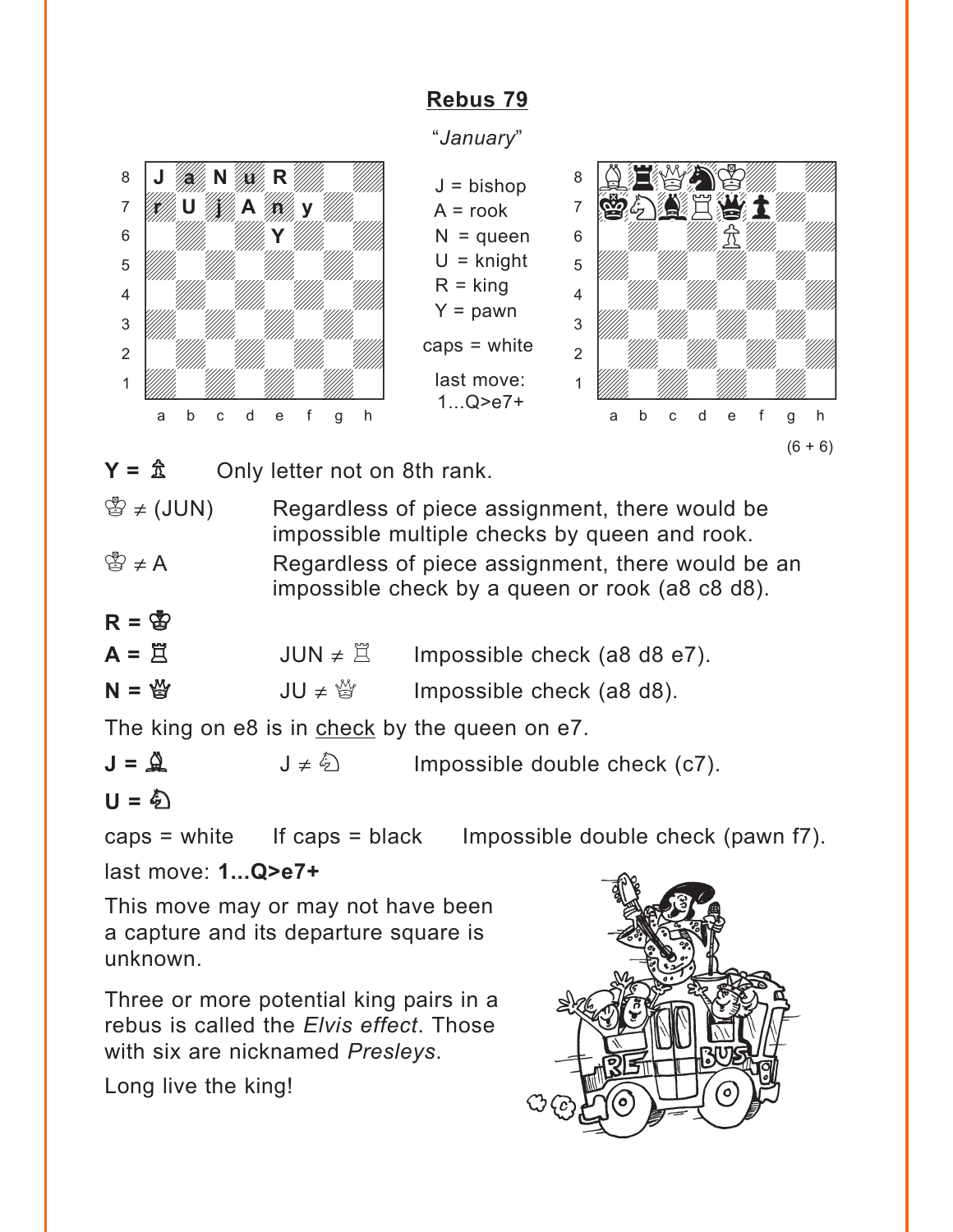## **[Rebus 80a](#page-3-0)**

<span id="page-7-0"></span>

"*stalemate*"

 $S = \text{rook}$  $T =$  pawn  $A = b$ ishop  $L =$  knight  $E =$ queen  $M =$ king caps = black last move: 1...Ne3>g2#



 $M = \mathcal{B}$  Only letter with one uppercase, one lowercase.

 $\hat{\mathbb{Z}}$  = (ET) Letters not on 1st or 8th rank.

 $L \neq \frac{M}{Q}$  Impossible double check (c3 d1).

The king on e1 is in check by letter L ( $\Xi$ d1,  $\angle$  c3, or  $\angle$ g2).

 $E = \frac{M}{Q}$  A  $\neq \frac{M}{Q}$  Both kings in check (b5).  $S \neq \mathcal{L}$  Both kings in check (a8).  $T \neq \frac{M}{Q}$  Both kings in check (e6).

The king on e1 is in double check ( $\mathcal{L}$ e5).

## $T = \hat{X}$

 $caps = black$  If caps = white Both kings in check (pawn e6).  $A = \mathbb{R}$   $S \neq \mathbb{R}$  Both kings in check (a8).  $L \neq \hat{A}$  Impossible double check (c3 e5).

 $LS = (\Xi \&)$ 

If  $L = \mathbb{Z}$ , the last move was 1...e2xd1=R++. Before that move, there was a black pawn on e2 and white piece on d1. See diagram next page.

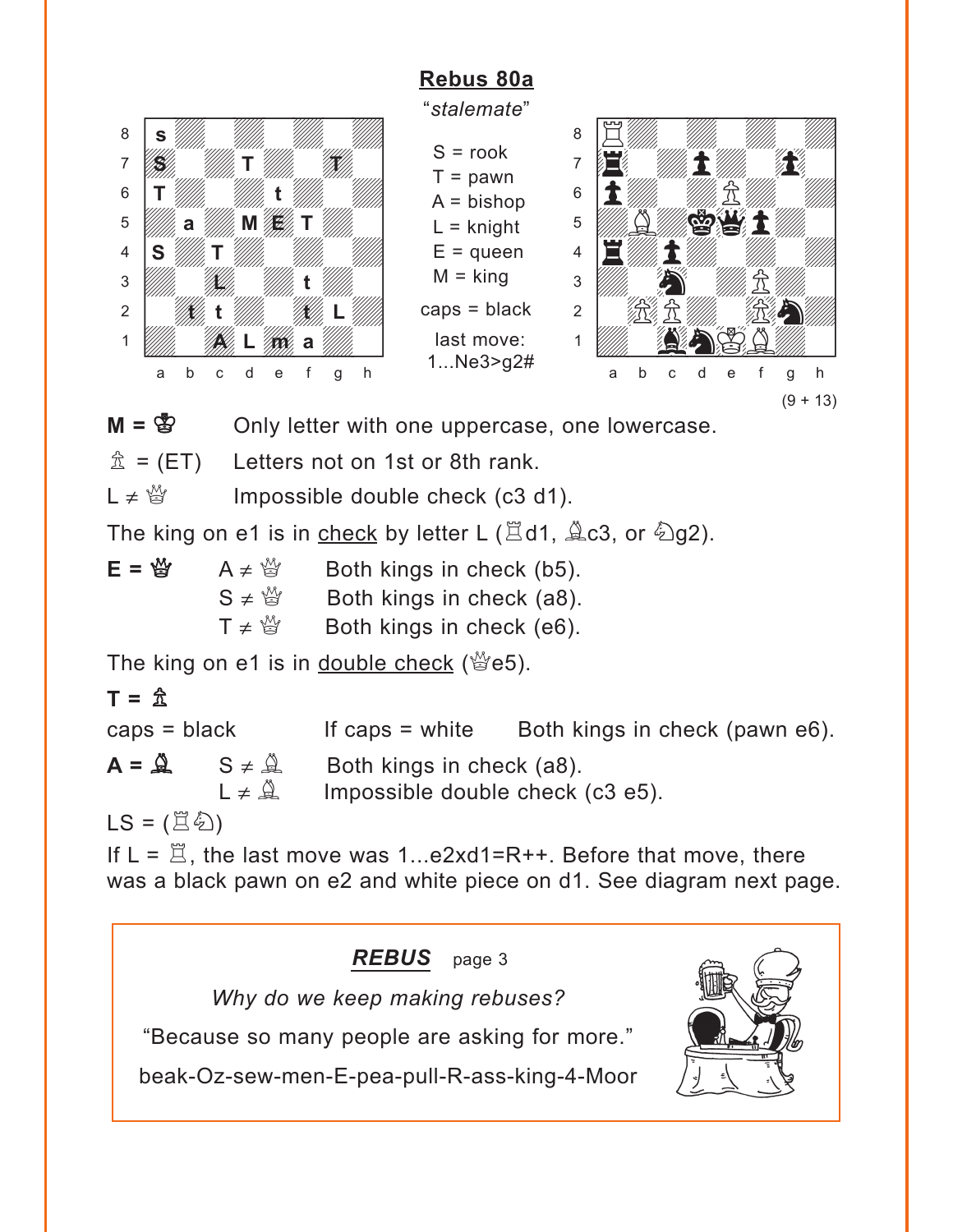#### **Rebus 80a** continued

The position is illegal because White had no move on the previous turn, regardless of which type of piece is on d1. A situation called *retrostalemate*.

The last move was not Na8, Bb5, Nd1, Qd1, or Rd1 because Black would be in check before those moves. It was not Kd2-e1 because the white king on d2 would be in an impossible check from the bishop on c1.



Lastly, the last move was not b7xa8=N because it would require too many captures. Black is missing three pieces: bishop and bh-pawns. One was captured by the white pawn on f3. White has two light-square bishops. To promote on a light square (c8, e8, or g8), the white d-pawn or h-pawn made a capture. For a white pawn to be on b7 (before b7xa8), it captured earlier from the a-file. That accounts for all missing black pieces. No piece is available for capture on a8.

So L  $\neq \Xi$ 

- $S = \overline{\Xi}$
- 

 $L = \&$  Last move: 1...Ne3>g2# This may or may not have been a capture.